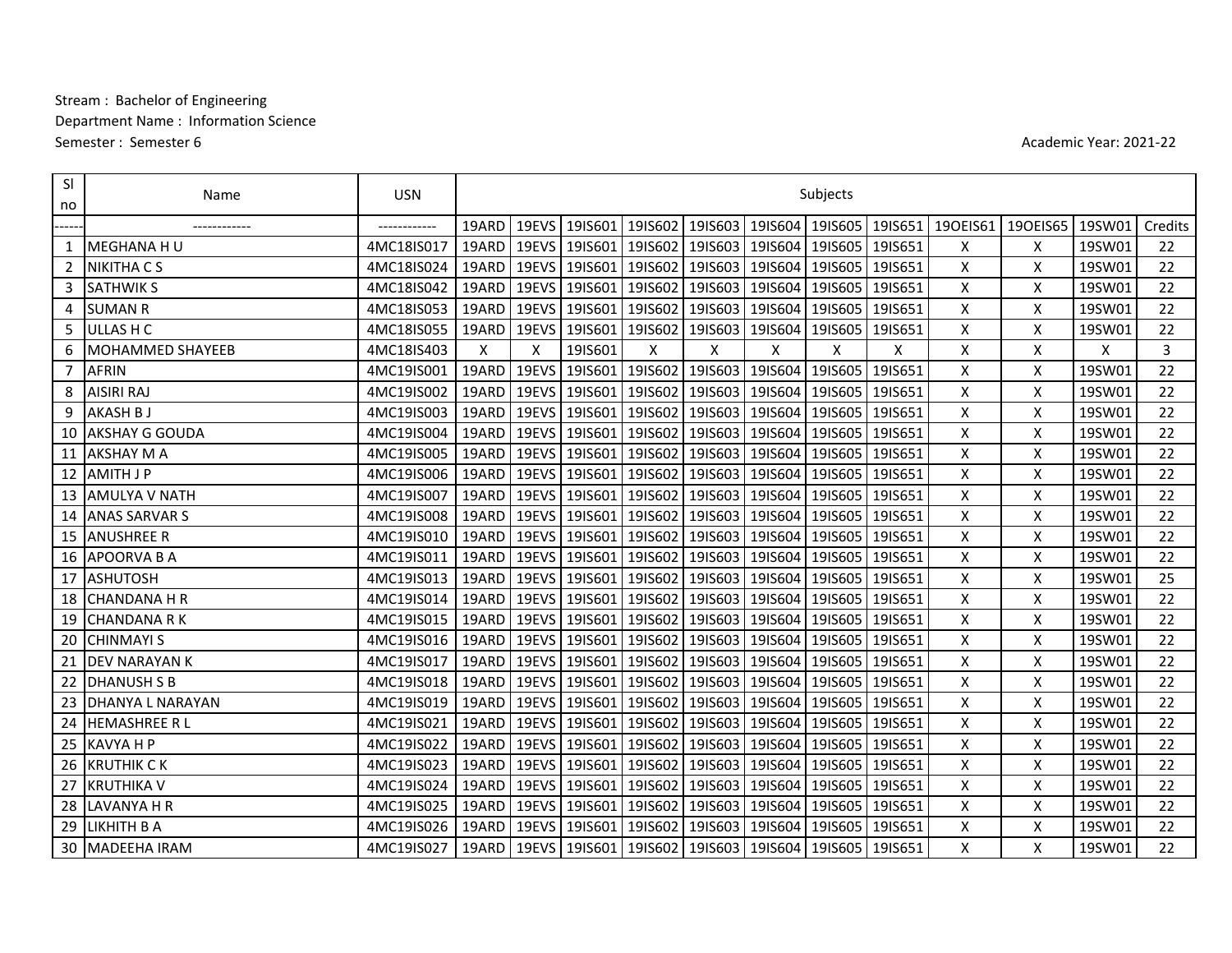| 31 MAHALAKSHMI E H               | 4MC19IS028   19ARD   19EVS   19IS601   19IS602   19IS603   19IS604   19IS605   19IS651 |  |                     |                                                                           |  | X | X | 19SW01 | 22 |
|----------------------------------|----------------------------------------------------------------------------------------|--|---------------------|---------------------------------------------------------------------------|--|---|---|--------|----|
| 32 MALLIKARJUN K                 | 4MC19IS029                                                                             |  |                     | 19ARD 19EVS 19IS601 19IS602 19IS603 19IS604 19IS605 19IS651               |  | X | Χ | 19SW01 | 22 |
| 33 MANJUNATH G M                 | 4MC19IS030                                                                             |  |                     | 19ARD   19EVS   19IS601   19IS602   19IS603   19IS604   19IS605   19IS651 |  | X | X | 19SW01 | 22 |
| 34 NEHA GOPI                     | 4MC19IS031                                                                             |  |                     | 19ARD 19EVS 19IS601 19IS602 19IS603 19IS604 19IS605 19IS651               |  | X | X | 19SW01 | 22 |
| 35 NIDHIKS                       | 4MC19IS032                                                                             |  | 19ARD 19EVS 19IS601 | 19IS602   19IS603   19IS604   19IS605   19IS651                           |  | X | X | 19SW01 | 22 |
| 36 NIHARIKA G H                  | 4MC19IS033                                                                             |  | 19ARD 19EVS 19IS601 | 19IS602   19IS603   19IS604   19IS605   19IS651                           |  | X | X | 19SW01 | 22 |
| 37 PALLAVI C P                   | 4MC19IS034                                                                             |  |                     | 19ARD 19EVS 19IS601 19IS602 19IS603 19IS604 19IS605 19IS651               |  | X | X | 19SW01 | 22 |
| 38 <b>PRAGATHI R</b>             | 4MC19IS035                                                                             |  |                     | 19ARD   19EVS   19IS601   19IS602   19IS603   19IS604   19IS605   19IS651 |  | X | X | 19SW01 | 22 |
| 39 PRAJWAL D B                   | 4MC19IS037                                                                             |  |                     | 19ARD 19EVS 19IS601 19IS602 19IS603 19IS604 19IS605 19IS651               |  | X | X | 19SW01 | 22 |
| 40 PRAVEEN                       | 4MC19IS038                                                                             |  |                     | 19ARD 19EVS 19IS601 19IS602 19IS603 19IS604 19IS605 19IS651               |  | X | X | 19SW01 | 22 |
| 41 RAHUL U                       | 4MC19IS039                                                                             |  |                     | 19ARD 19EVS 19IS601 19IS602 19IS603 19IS604 19IS605 19IS651               |  | X | X | 19SW01 | 22 |
| <b>42 IRAJAT RAVINDRA KOORSE</b> | 4MC19IS040                                                                             |  |                     | 19ARD 19EVS 19IS601 19IS602 19IS603 19IS604 19IS605 19IS651               |  | X | X | 19SW01 | 22 |
| 43 RAJEEVA LOCHANA B G           | 4MC19IS041                                                                             |  |                     | 19ARD 19EVS 19IS601 19IS602 19IS603 19IS604 19IS605 19IS651               |  | X | X | 19SW01 | 22 |
| 44 RANJU P S R                   | 4MC19IS042                                                                             |  |                     | 19ARD   19EVS   19IS601   19IS602   19IS603   19IS604   19IS605   19IS651 |  | X | Χ | 19SW01 | 22 |
| 45 REESHU RANJAN                 | 4MC19IS043                                                                             |  |                     | 19ARD 19EVS 19IS601 19IS602 19IS603 19IS604 19IS605 19IS651               |  | X | Χ | 19SW01 | 22 |
| 46 RISHABH BHANSALI              | 4MC19IS044                                                                             |  |                     | 19ARD 19EVS 19IS601 19IS602 19IS603 19IS604 19IS605 19IS651               |  | X | X | 19SW01 | 25 |
| 47 ROHAN D SHETTY                | 4MC19IS045                                                                             |  |                     | 19ARD   19EVS   19IS601   19IS602   19IS603   19IS604   19IS605   19IS651 |  | X | X | 19SW01 | 22 |
| 48 RUTHVIK K                     | 4MC19IS046                                                                             |  |                     | 19ARD 19EVS 19IS601 19IS602 19IS603 19IS604 19IS605 19IS651               |  | X | X | 19SW01 | 22 |
| 49 SAI LEKHANA                   | 4MC19IS047                                                                             |  |                     | 19ARD 19EVS 19IS601 19IS602 19IS603 19IS604 19IS605 19IS651               |  | X | X | 19SW01 | 22 |
| 50 SAMHITHA K S                  | 4MC19IS048                                                                             |  |                     | 19ARD 19EVS 19IS601 19IS602 19IS603 19IS604 19IS605 19IS651               |  | X | Χ | 19SW01 | 22 |
| 51 SANJANA HJ                    | 4MC19IS049                                                                             |  |                     | 19ARD 19EVS 19IS601 19IS602 19IS603 19IS604 19IS605 19IS651               |  | X | Χ | 19SW01 | 22 |
| 52 SANVITHA H S                  | 4MC19IS050                                                                             |  |                     | 19ARD 19EVS 19IS601 19IS602 19IS603 19IS604 19IS605 19IS651               |  | X | Χ | 19SW01 | 22 |
| 53 SAURAV KUMAR                  | 4MC19IS051                                                                             |  |                     | 19ARD 19EVS 19IS601 19IS602 19IS603 19IS604 19IS605 19IS651               |  | X | X | 19SW01 | 22 |
| 54 SHASHANK B V                  | 4MC19IS052                                                                             |  |                     | 19ARD 19EVS 19IS601 19IS602 19IS603 19IS604 19IS605 19IS651               |  | X | X | 19SW01 | 22 |
| 55 SHREEGANDH C M                | 4MC19IS053                                                                             |  |                     | 19ARD 19EVS 19IS601 19IS602 19IS603 19IS604 19IS605 19IS651               |  | X | X | 19SW01 | 22 |
| 56 SINCHANA J                    | 4MC19IS054                                                                             |  |                     | 19ARD 19EVS 19IS601 19IS602 19IS603 19IS604 19IS605 19IS651               |  | X | Χ | 19SW01 | 22 |
| 57 SOURAV SUMAN                  | 4MC19IS055                                                                             |  |                     | 19ARD   19EVS   19IS601   19IS602   19IS603   19IS604   19IS605   19IS651 |  | X | X | 19SW01 | 25 |
| 58 SUHAS K K                     | 4MC19IS056                                                                             |  |                     | 19ARD 19EVS 19IS601 19IS602 19IS603 19IS604 19IS605 19IS651               |  | X | X | 19SW01 | 22 |
| 59 SUMAJP                        | 4MC19IS057                                                                             |  |                     | 19ARD 19EVS 19IS601 19IS602 19IS603 19IS604 19IS605 19IS651               |  | X | X | 19SW01 | 22 |
| 60 TEJAS KR                      | 4MC19IS058                                                                             |  |                     | 19ARD   19EVS   19IS601   19IS602   19IS603   19IS604   19IS605   19IS651 |  | X | X | 19SW01 | 22 |
| 61 TRIBHUVAN H G                 | 4MC19IS059                                                                             |  |                     | 19ARD 19EVS 19IS601 19IS602 19IS603 19IS604 19IS605 19IS651               |  | X | X | 19SW01 | 22 |
| 62 VIDYASHREE C N                | 4MC19IS060                                                                             |  |                     | 19ARD 19EVS 19IS601 19IS602 19IS603 19IS604 19IS605 19IS651               |  | X | X | 19SW01 | 22 |
| 63 IVINUTHAN A T                 | 4MC19IS061                                                                             |  |                     | 19ARD 19EVS 19IS601 19IS602 19IS603 19IS604 19IS605 19IS651               |  | X | Χ | 19SW01 | 22 |
| 64 VISHWAS S                     | 4MC19IS062                                                                             |  |                     | 19ARD   19EVS   19IS601   19IS602   19IS603   19IS604   19IS605   19IS651 |  | X | X | 19SW01 | 22 |
| 65 YUKTHA N                      | 4MC19IS063                                                                             |  |                     | 19ARD 19EVS 19IS601 19IS602 19IS603 19IS604 19IS605 19IS651               |  | X | X | 19SW01 | 22 |
| 66 JANIRUDDHA G A                | 4MC20IS400                                                                             |  |                     | 19ARD 19EVS 19IS601 19IS602 19IS603 19IS604 19IS605 19IS651               |  | X | X | 19SW01 | 22 |
| 67 LIKHITH B B                   | 4MC20IS401   19ARD   19EVS   19IS601   19IS602   19IS603   19IS604   19IS605   19IS651 |  |                     |                                                                           |  | X | X | 19SW01 | 22 |